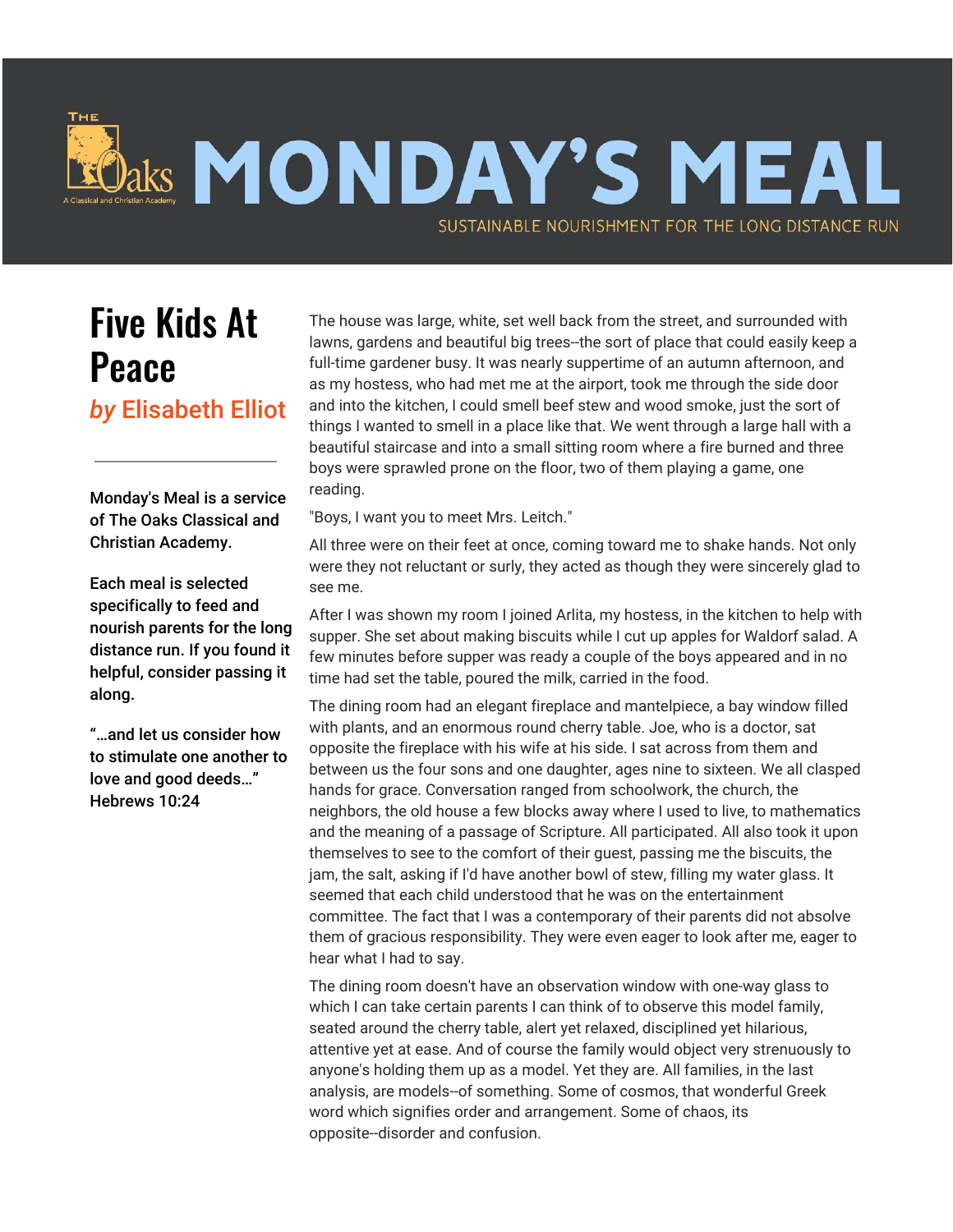At the end of the meal everybody sang. I can't remember what gospel songs they sang, but I remember the hearty way they all joined. Then Joe read the Bible. They talked about what it meant. The youngest son was asked first to explain what he thought it was all about and was then challenged, corrected and encouraged by siblings and parents. Joe asked for prayer requests and each child thought of somebody he wanted prayed for--a schoolmate who seemed hungry to know God, a Jewish lady whose husband had died, a kid on drugs. When the prayers were finished Joe and Arlita and I went to the sitting room to talk by the fire. All was quiet. I was dimly aware of movement in the other rooms--the table being cleared, dishes washed. Later I heard a piano and a flute. People were practicing, homework was undoubtedly being done, but all of it without strife, without one interruption to the parents who, so far as I noticed, had issued no instructions to anybody when we got up from the table.

Later in the evening I noted the stillness.

"Are the kids in bed?" I asked.

"What time is it?" Arlita said.

"10:45.''

"Then they're in bed. Usually we say goodnight to them, but occasionally when we have company they don't come down."

This almost took my breath away. I've visited in a good many homes where the going-to-bed routine takes the better part of the evening, with wheedling, threats, pleas, prolonged negotiations and eventual capitulation. How, I wanted to know, do you do it? Such order, such peace, such fun as everyone seemed to have, and such smooth running of oiled wheels. I grew up in a family where the same things could have been said, but that was another generation, another day. Walking still occurred to people as a possibility if they had to get somewhere, and it was still acceptable simply to sit on the porch some evenings and not go anywhere. So how, in this day and age, did Joe and Arlita do it?

They looked at each other as though the question had not arisen before. Arlita smiled.

"Well . . . " she hesitated, trying to think how they did it. "I'm sure we did just what you did. We decided how we wanted it to be and then we did it that way. Isn't that right, Joe?"

"That's right. In fact, we decided before the children were born how we wanted things to be. The going-to-bed business, for example. I don't want to hate my kids, and if I had them in my hair all evening, if I had to fight to get them down and fight to get them up again in the morning, I'd hate them. So after they've reached eight or nine years of age we don't tell them when they have to go to bed. We tell them when they have to be at the breakfast table. We give them each an alarm clock, and if they know they have to be washed, dressed, combed, in their right minds and in their places at 7:30, they soon figure out for themselves when to go to bed and when to get up."

It worked. Next morning, which was Saturday, the children were downstairs to do their appointed tasks. At 7:30 we sat down to sausage, fried apples, scrambled eggs, coffee cake, orange juice and coffee. Arlita had not cooked the breakfast, the kids had. They had organized things so that the whole job was done in a quarter of an hour or so. The table was set, the food on it, hot and appetizing, on time.

Does the system ever break down? I wanted to know. There are lapses, Joe and